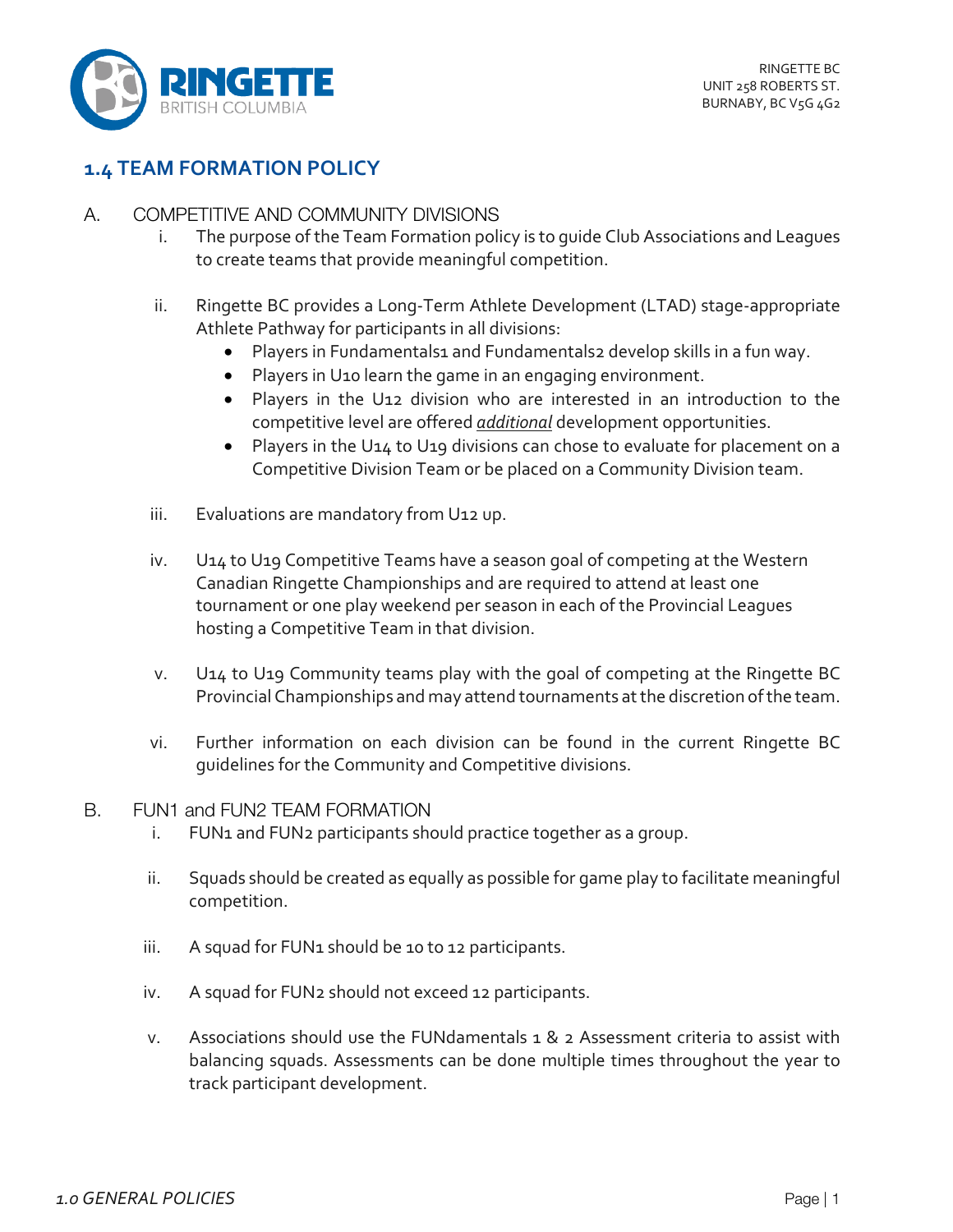- C. U10 TEAM FORMATION
	- i. Teams are formed within each individual Club Association.
	- ii. Club Associations should aim to create as many balanced U10 teams as possible. Smaller rosters are encouraged at U10 to engage as many participants as possible in events.
	- iii. Teams may be formed using simple assessment criteria and Coach input, or by player draft between Head Coaches. In either case, the Club Association is responsible for overseeing the creation of the rosters.
	- iv. Two (2) to four (4) balancing games between teams in the same Club Association will take place prior to the roster deadline. Players may be moved between teams to ensure the teams are fair prior to the roster deadline.
	- v. Newly registered players will be added to the existing rosters with care to maintain equality between the existing teams.
	- vi. Leagues should consider season to date results when scheduling League play to influence meaningful competition.

## D. U12 TEAM FORMATION

- i. All players will be evaluated against individual skill development levels per the appropriate divisional guidelines.
- ii. Evaluators must be impartial, and therefore may not include divisional Head Coaches or other coaching staff, or the parents of players being evaluated.
- iii. Club Associations must follow the standardized evaluation procedures and skill matrices provided by Ringette BC for U12.
- iv. When there are enough players to form more than one team, will form balanced teams using player ordinals and Coach input, or by player draft between Head Coaches. In either case, the Club Association is responsible for overseeing the creation of the rosters.
- v. Newly registered players will be added to the existing rosters with care to maintain equality between the existing teams.
- vi. New players registering in the U12 division after the January  $1<sup>st</sup> U12$  Roster Deadline date are welcome to join and play with the team in sanctioned and unsanctioned events but are not eligible to participate in the Ringette BC U12 Year-end Event.
- vii. Final team rosters must be submitted to Ringette BC by January  $1^{st}$  of each playing season. They can be updated as new players register.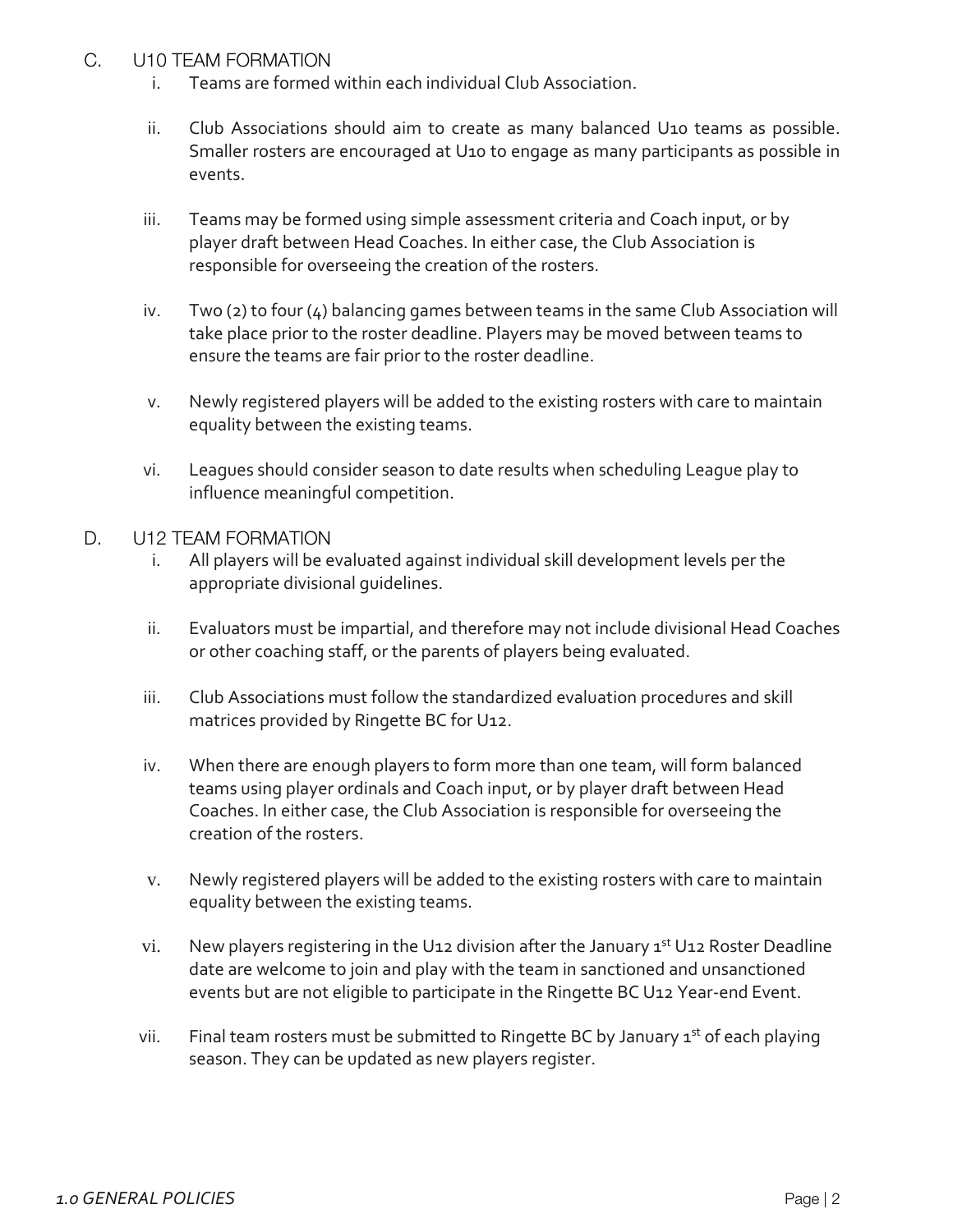viii. Movement of players between teams in the U10 and U12 divisions is only permitted after January 1st if there is unanimous support from the Divisional Head Coaches and the Club Association's board of directors.

## E. U14, U16 and U19 TEAM FORMATION

i. Player Evaluations:

\_\_\_\_\_\_\_\_\_\_\_\_\_\_\_\_\_\_\_\_

- 1. All players will be evaluated against individual skill development levels to establish a player ordinal.
- 2. Club Associations must follow the standardized evaluation procedures and skill matrices provided by Ringette BC for both the Competitive and Community Divisions at U14, U16, and U19.
- 3. Evaluators must be impartial, and therefore may not include Divisional Head Coaches or other coaching staff, or the parents or guardians of players being evaluated.
- 4. Leagues may provide additional evaluation opportunities for those players wishing to participate in the Competitive Division. However, the player ordinal is the primary consideration for player selection.
- ii. Team formation specific to the Community Division:
	- 1. When there are enough players to form more than one team, it will be the Club Association's responsibility, through a designated coordinator or coordinators, to create balances teams based on player ordinals.
	- 2. Community Division teams can include both female and male players.
	- 3. Final team rosters must be submitted to Ringette BC by November 1<sup>st</sup> of each playing season. Changes to these rosters are not permitted after this date without the written consent of Ringette BC.
- iii. Team formation specific to the Competitive Division:
	- 1. Competitive Teams are formed from the designated geographic zones (see Appendix A – Zone Boundaries). Each zone team is representative of two or more Associations.
	- 2. Competitive teams are female only or male only.
	- 3. Zone teams for the U14, U16 and U19 divisions in each geographic zone will be formed based on Player Evaluation numbers as outlined below: